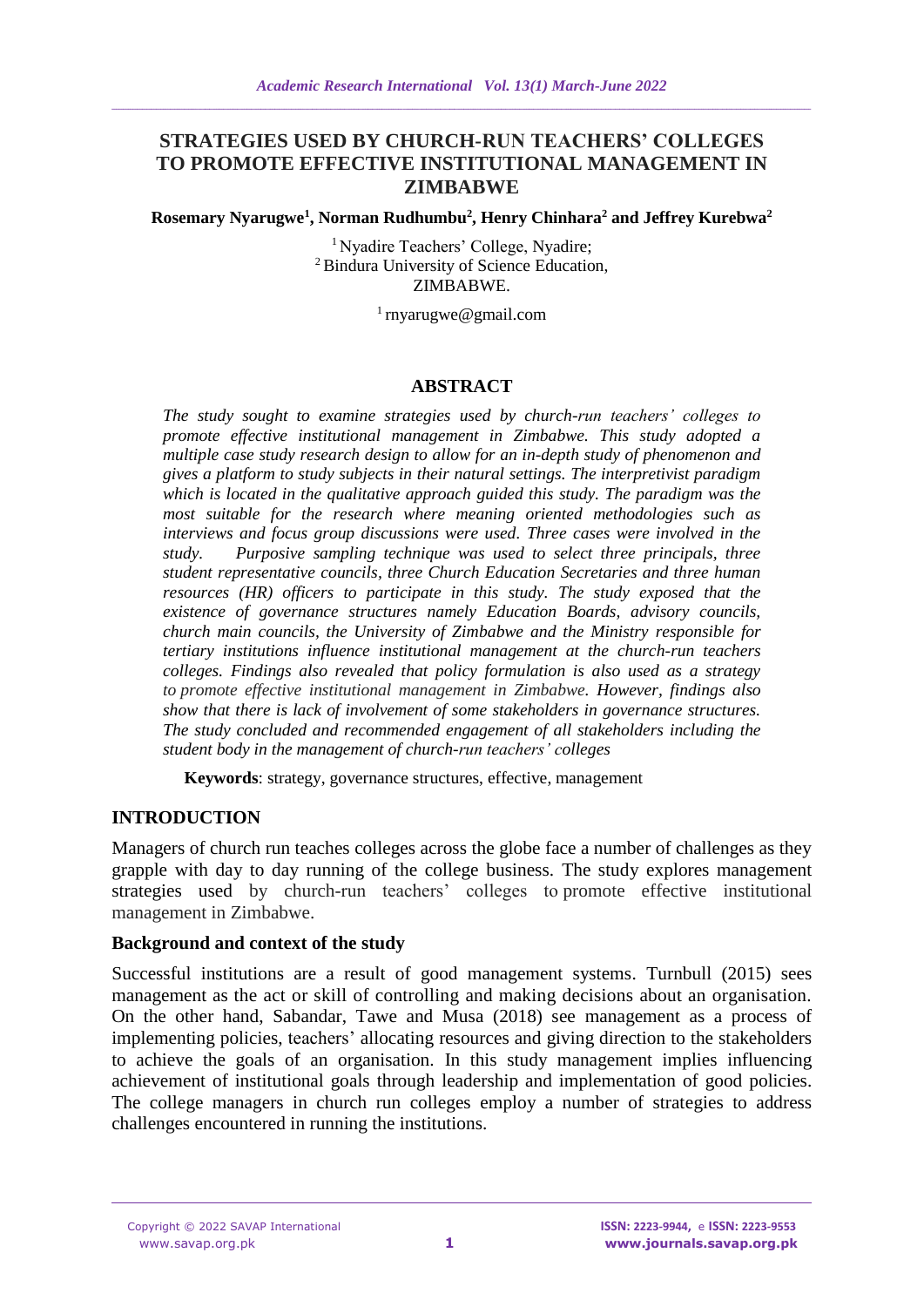Globally, private-run educational institutions are increasingly experiencing management challenges which are disturbing the smooth flow of managing these institutions. This is evidence in studies done globally. For example, studies in America revealed that ownership, funding sources, value structures, and politics are the four major factors involved in shifting governance patterns (Fioke and King, 1982, Wilner, Christopoulos and Alves, 2017). It is important for this study to explore management strategies used by church-run teachers' colleges to promote effective institutional management in Zimbabwe

Governance in five (5) Canadian small, tertiary institutions revealed that many principals experience management challenges emanating from issues of governance such as accountability, transparency, which inherently cut across boundaries in respect to roles and responsibilities of managers and administrators which impact on privately-run institutions (Lang, 2016). Although, Lang (2016) did not research on CRTCs his study pointed on issues of governance. This study examined strategies used to address issues of responsibilities, accountability and transparency as they affect management of CRTCs in Zimbabwe.

Onderi and Makori (2013) closely assessed challenges in leadership management on churchrun secondary schools. Among the issues that have been cited in this study include: undue interference with the day-to-day running of the school; harassment and intimidation, and promotion of unnecessary transfer of school principals. The study looked at the institutional challenges on secondary schools in Kenya while the current study focuses on governance issues on church-run teachers' colleges in Zimbabwe. Studies in Kenya and Uganda found out that differences in perspective on mission, goals and strategies between the shareholders and management affects good corporate governance of church run institutions (Murray's, 2010. Okisai and Karanja, 2015). However, this is indicative of how much favourable management strategies are required in church-run teachers' colleges. On the same note in South Africa it was noted that effective school governance exists when the school governors present an environment that ensure clarity of vision, philosophy and strategic direction (Van Wyk, 2007, Schwartzman, 2010). The study was done focusing on university institutions, whilst the underway study is concerned with the effect of corporate governance practices on effective institutional management in church-run primary teachers' colleges in Zimbabwe. Universities and primary teachers' college governance structures and faculties are inevitably different. However, these researchers did not come up with strategies to assist in the management of (CRTCs).

In Zimbabwe specifically, private teachers colleges fall under the purview of the churches, but the college principals being government employees. The college principal is answerable to church and government policies hence adhering to government policies that are contradicting church policies will end up creating conflict between church and college principal in the management of the church-run teachers' colleges in Zimbabwe. Conflicts arise when teachers' colleges' owners (church) perceive the teacher education college managers (principals) not to be managing the teacher education colleges as expected (Wilner, Christopoulos and Alves, 2017).

In Zimbabwe, Kurisa (2015) investigated the dialectical relationship between catholic-run schools and the Government of Zimbabwe. The author revealed that catholic-run schools have reservations on some of the government policies. What stuck out conspicuously are the recruitment and promotion procedures and most of the provisions of SI 87 of 1992. Ironically, most of the catholic schools do not have written down policies to guide them on these issues of concern. Of course, these findings, to some extent, cover some governance issues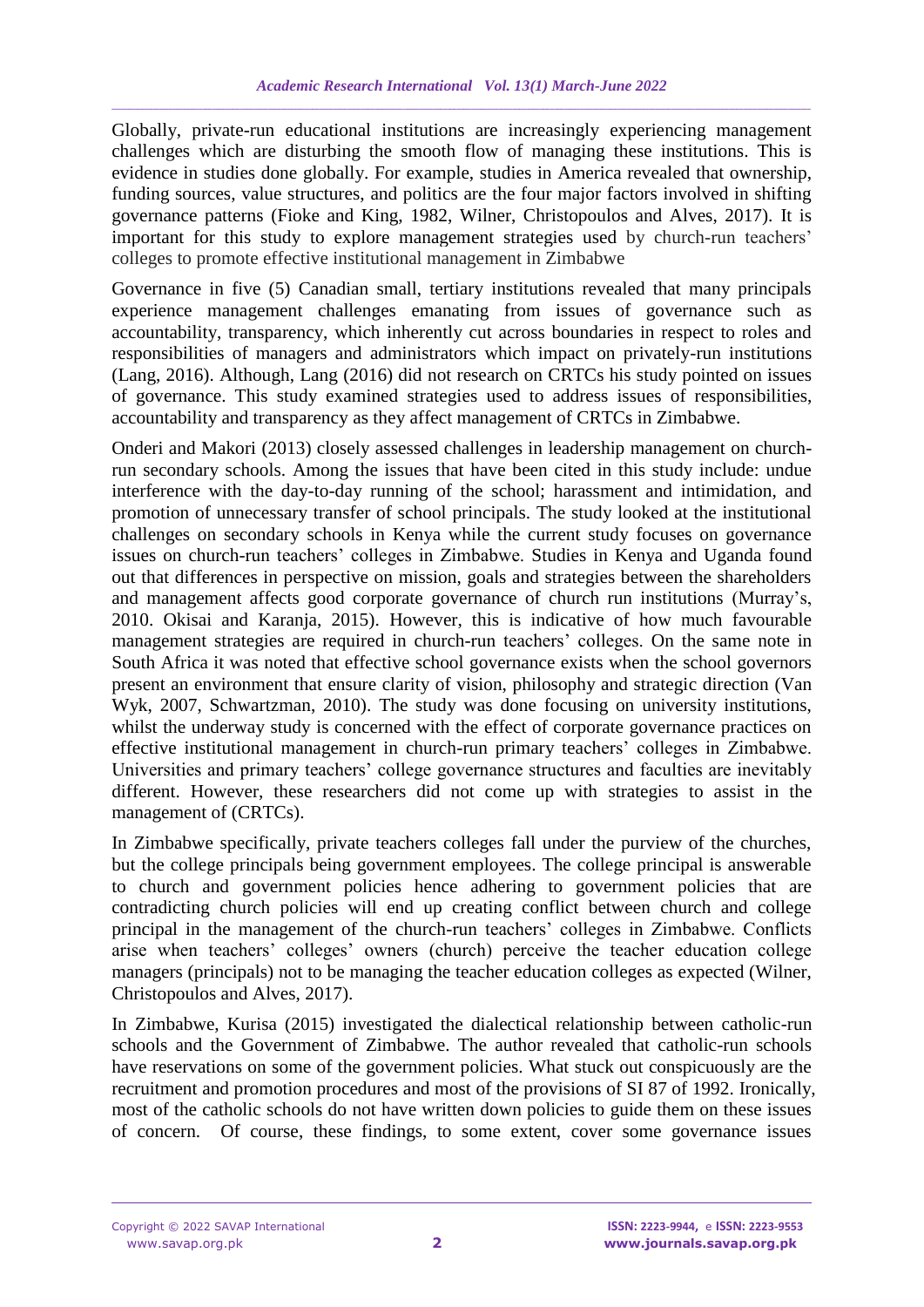especially policy related issues but there is need to broaden the scope by exploring strategies for effective management of church run teachers colleges among others.

Garwe (2014) studied on quality assurance challenges and opportunities faced by the Reformed Church University (one of the six private universities in Zimbabwe). The study showed that financial constraints and poor corporate governance were the major factors leading to failure by private universities to uphold high quality standards. Unlike the current study which focuses on management strategies in church-run teachers' colleges, Garwe's study partly discussed corporate governance and focused much on quality assurance. Accordingly, such issues as challenges, strategies and framework for effective governance were not explored in-depth. Above all, institutional differences (university versus teachers' colleges) translate into management differences resulting in the likelihood of differences in research outcomes.

Ncube and Tshabalala (2014) researched on the contribution of private colleges to the provision of education in Zimbabwe's secondary school-sector. The researchers established that the teacher-pupil ratio was higher than that stipulated by regulations, most students enrolled for less than five subjects, there was shortage of textbooks, there was little participation in sports, teachers were not competent in most subject areas and most pupils were dissatisfied with the education they were receiving from these colleges. These issues revealed by the research may not be similar in the context of tertiary education where recruitment of teachers is done by the government of Zimbabwe resulting in reduced chances of recruiting unqualified teachers and minimal participation in sport since there is a standalone department in charge of sport. Of course, the researcher appreciates that the aforementioned issues are indicative of poor governance in such colleges but she is of the feeling that there is need for an in-depth and independent analysis of management strategies especially in church-run teachers colleges.

Corporate governance practices identified above include, among others, issues of interference by churches during student enrolment, staff recruitment and disciplinary cases. UMC Education Policy (2016) further stipulates that at least 2/3 of the teaching staff should be UMC members whilst the Government, through Ministry of Higher and Tertiary Education, Science and Technology Development (MoHTESTD), University of Zimbabwe Department of Teacher Education (UZ-DTE), Public Service Commission (PSC) states that eligible candidates shall be considered equally on merit by fair competition under procedures which safeguard against individual bias (The Constitution of Zimbabwe, 2013). Additionally, UMC Education Policy (2016) demands that all principals and vice principals be full and respected members of the UMC and the Bishop appoints the principal and vice principal. On the other hand, the Government of Zimbabwe employs principals and vice principals through interviews without considering denominations. Such contradicting views may cause disharmony if good strategies are not put in place.

Another case was at a church- run teachers' college in Mashonaland East where a principal was accused by the church over issues of governance such as lack integrity, transparency and accountability ((2002, response letter from Principal to church)). In all cases cited above, the responsible authorities demanded that the principals be removed from their institutions, accusing the office bearers of lack of efficiency, transparency and accountability. They established that there was lack of accountability and transparency in the way business was done in the institutions because the principals were paying allegiance to the government instead of the church. It is therefore clear there are serious governance issues in Zimbabwe's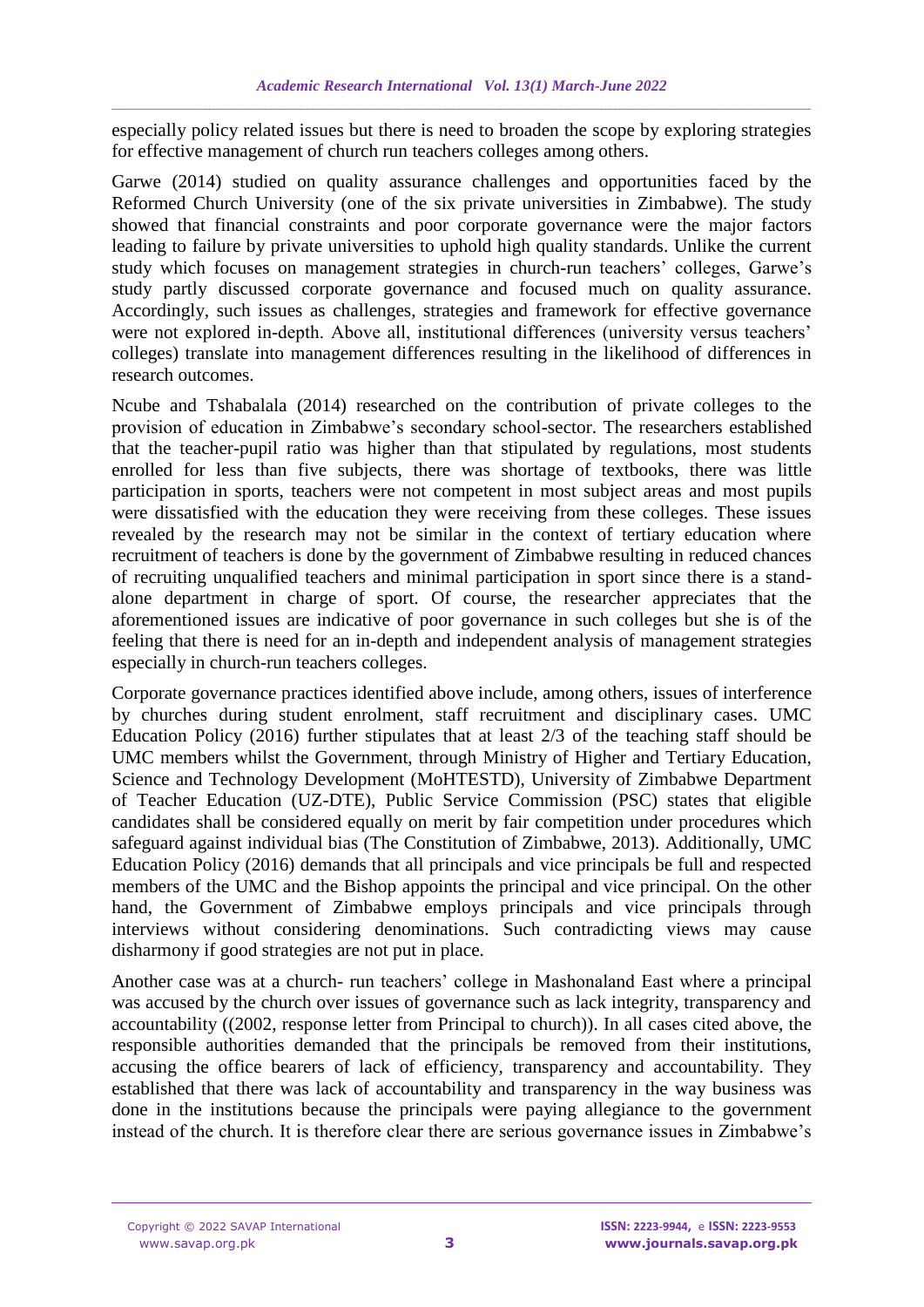private-run institutions, which require investigation, to establish good strategies for effective management of church-run teachers colleges.

### **Statement of the problem**

Zimbabwean principals of CRTCs are government employees, yet they also have to uphold the standards of responsible authorities (church). Governance principles of the government and those of the churches have points of departure which principals have to handle. It needs no emphasis that principals encounter management challenges particularly when the governance issue at hand is not synchronized. In Zimbabwe, there is too much conflict between and among the church and institutional management hence this study sought to develop a governance framework for effective management of church-run teachers' colleges. Against this background, college managers do employ strategies for effective institutional management.

### **Research Questions**

1. What institutional management challenges do church-run institutions face as a result of corporate governance practices at the institutions in Zimbabwe?

2. What strategies can be used to improve corporate governance in church-run teachers colleges in Zimbabwe?

## **LITERATURE REVIEW**

### **Theoretical framework**

The study was guided by two theoretical frameworks which are the agency and the stakeholder theories. The agency theory states that an organisation has principals (owners) who employ agents (managers) to run the business. Therefore, there is separation of ownership and control. On the other hand, the stakeholder theory gives credence to accountability of the organization. The theory commits stakeholders towards fulfilment of organisational goals.

## **Agency Theory**

The agency theory states that an organisation has principals (church owners) who employ agents (institutional managers) to run the business. The theory emphasises separation of ownership and control (Eisenhardt, 1989). Shareholders (owners of the organization) employ the services of an agent and entrust him/her with the day-to-day running of the business thus, the segregation of ownership from control creates the agency problem (Copeland and Weston, 1992, Warsono, 2009). Separation of control from ownership implies that agents manage businesses on behalf of the principals (Kiel and Nicholson, 2003).

In this context, institutional owners (churches) appoint institutional managers (principals) to manage colleges on their behalf. From the agency theory this arrangement is likely to cause conflict. In the context of the proposed study, conflict arise when principals (church owners) perceive the agents (institutional managers) as not managing their business (colleges) as they expect. Principals (church) focus on their values and profits while the agents (college principals) on the other hand pursue national interests for example the church would want their members staffed in their institutions while the college principals will be implementing government policies that discourages segregation.

According to (Donaldson and Davis, 1991), managers will not be able to effectively contribute maximum returns to owners of institutions unless appropriate governance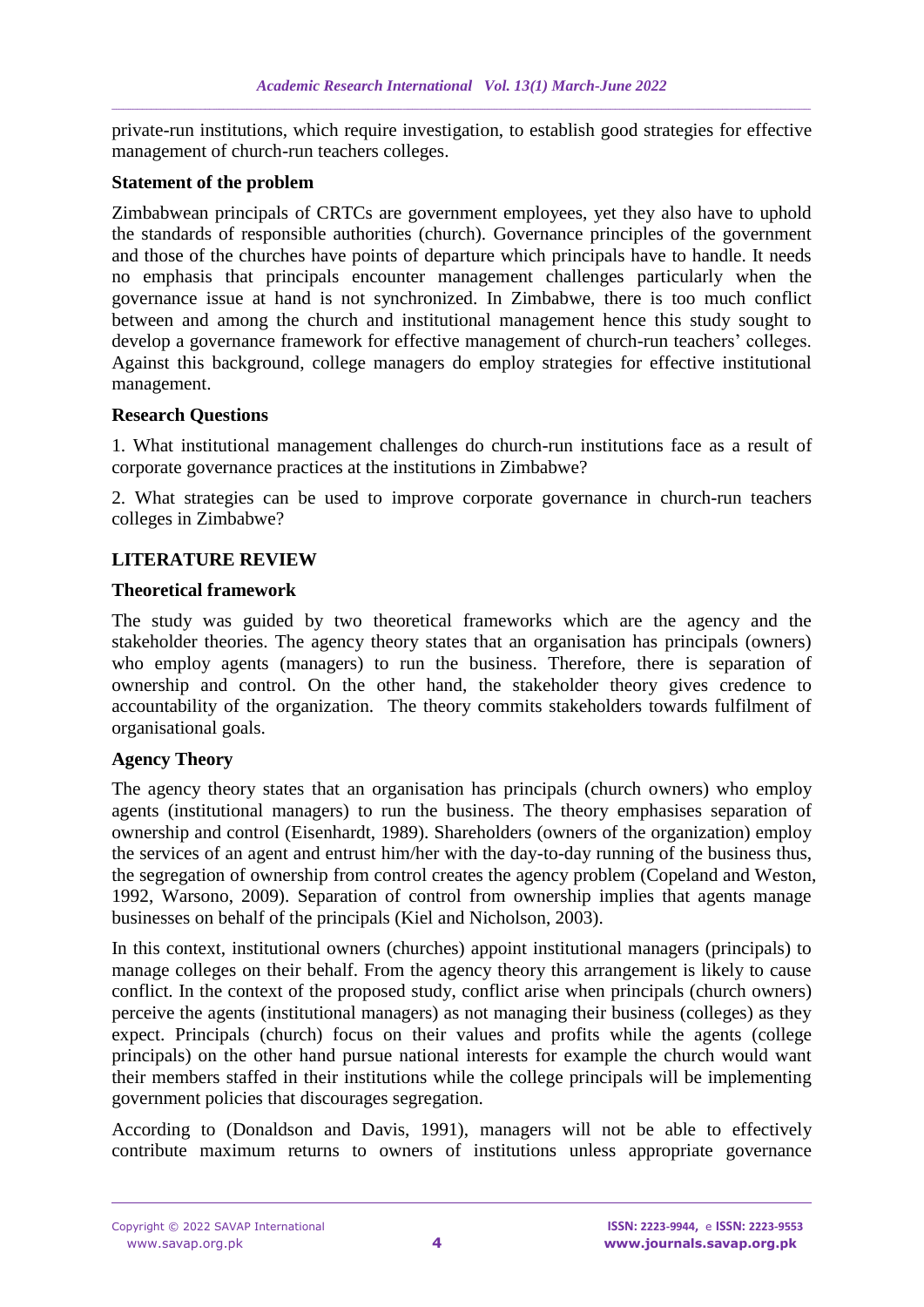structures are set up to safeguard the interests of owners. The agency theory proposes that the aim of corporate governance is to reduce the potential for college managers to act contrary to the interests of college owners. Some college managers may safeguard their interests like giving themselves incentives. Accordingly, the agency theory enables the researcher to explore differing governance practices by the churches which cause some management challenges and undermine pillars of corporate governance such as accountability, transparency and integrity.

This theoretical framework was used as a lens to explore the types, nature and practices of corporate governance conflicts that arise between institutional management and church owners in the three CRTCs. Finally, the researcher intends to develop a governance framework for effective management of church-run teachers' colleges (CRTCS) in Zimbabwe

#### **Stakeholder Theory**

This is a theory of organizational management and business ethics that addresses morals and values in managing an organization. Historically, the theory was mooted by (Mitroff, 1983) in his book "Stakeholders of the organizational mind". The theory was later further developed by (Freeman, 1984). The basis of choosing this theory is amplified by the fact that the research primarily revolves around key stakeholders namely; the churches (United Methodist Church, Roman Catholic and Reformed Church in Zimbabwe) which are the owners and the college government employed principals who manage the colleges. Both parties should observe pillars of corporate governance or professional ethics namely transparency, honesty and accountability.

Stakeholder governance is based on the identification of interest groups which should be involved in institutional governance to secure a balanced system where all important interests are voiced (Bittner, 2016). Governance and management of tertiary institutions in Zimbabwe involves stakeholders: government, church, students and principals from diverse backgrounds with interests to be voiced.

The Stakeholder theory promotes a practical, efficient, effective, and ethical way to manage organizations in a highly complex and turbulent environment (Freeman, 1984; Freeman, Harrison and Wicks, 2007). It is efficient because stakeholders that are treated well tend to reciprocate with positive attitudes and behaviours towards the organization. It is effective because it harnesses the energy of stakeholders towards the fulfilment of the organization's goals. In this context, both the church owners and principals should work towards fulfilment of colleges' goals. In this case college goals are to fulfil national values, church values, promote hunhuism, inclusivity and moral values. However, these goals may not be achieved due to conflict between church owners and college principals.

This theoretical framework was used as a lens to see the types of barriers that stakeholders encounter in their efforts to achieve corporate governance goals in the three CRTCs. Using the stakeholder theory, the researcher collected information from churches, principals and SRC students who are key stakeholders and believed to be knowledgeable of management issues in their institutions.

# **METHODOLOGY**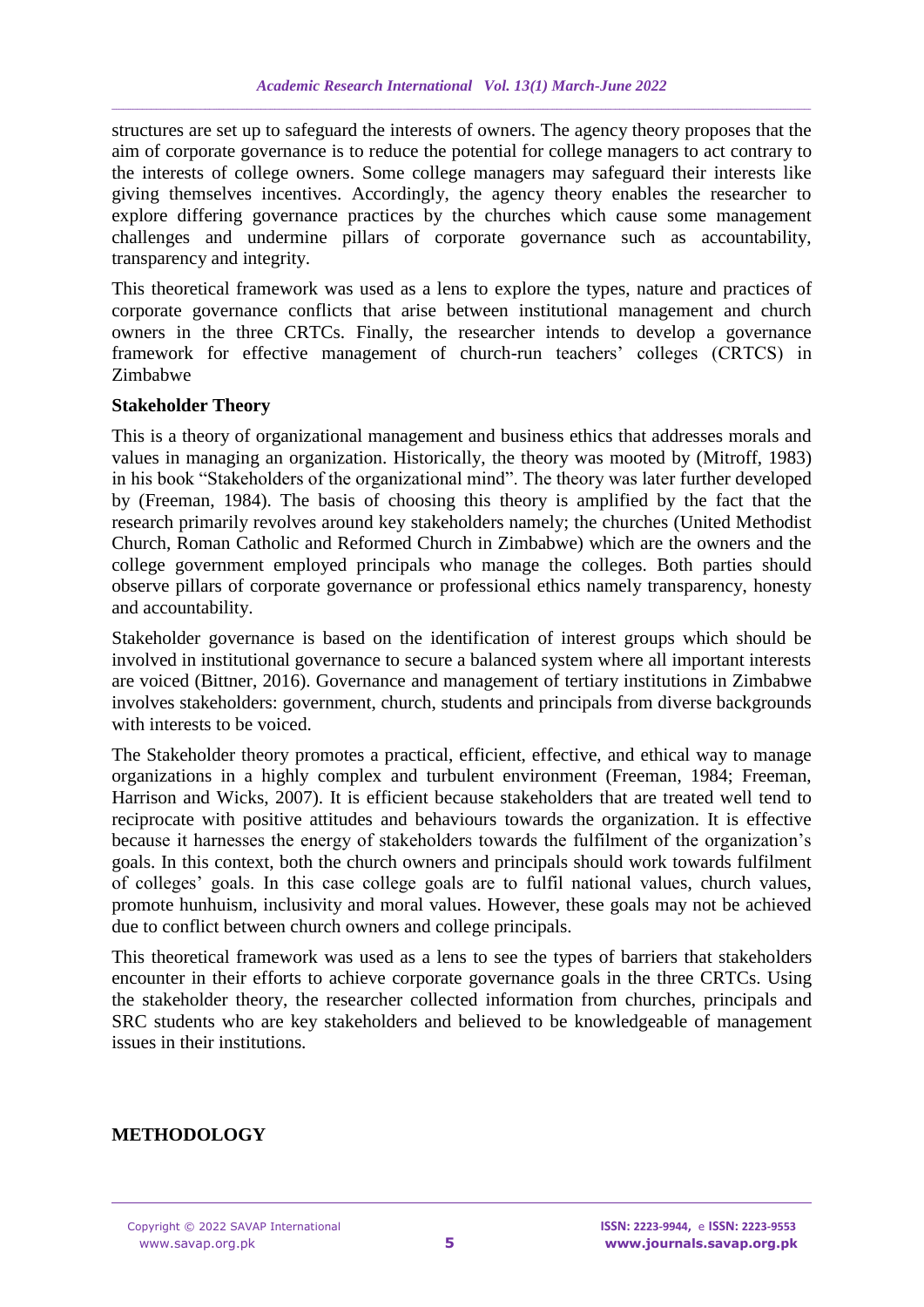The study was guided by the interpretivist paradigm which is basically located in the qualitative approach (Creswell, 2014). The interpretivist paradigm is concerned with understanding the world as it is from experiences of participants. The interpretivist paradigm aims at finding reasons for participants' actions; thus, the researcher has to interpret meaning from actions. The paradigm is the most suitable for this current research where meaning oriented methodologies such as interviews, focus group discussions and document analysis are used to extract meaning from management and governors of CRTCs. Qualitative approach enables the researcher to focus on reports of experience or other data which cannot be adequately expressed numerically for example opinions of administrators with respect to ethics, responsibility and governance of CRTCs. Qualitative research is extremely useful when a subject is too complex to be answered by either a yes or a no as in this study.

For this study qualitative research method was chosen because of its ability to extract information from participants who are on the ground in the management of CRTCs versus corporate governance practices. In this study, qualitative research sought to answer questions on strategies being used for effective management of CRTCs in Zimbabwe. Qualitative research has been opted for because of the data to be collected, a description of a natural setting without much emphasis on numerical figures (Creswell, 2014, Lave, 2016). For example, opinions of governors and managers with respect to governance and management of CRTCs. For this reason, the study opted for a qualitative methodology owing to its ability to unearth issues in participants' natural settings (community of practice) which are the teachers' colleges and church head offices.

# **RESULTS**

## **What strategies do church -run teachers colleges use to deal with corporate governance challenges and promote effective institutional management in Zimbabwe?**

To answer research question three, three (3) themes were identified from responses of participants as follows: strategies for institutional management and support, governance and ownership structures, and stakeholder interests and relations. What follows are the resultant responses on the nature of strategies that are in place to counter the myriad governance challenges that disturb effective management of church-run institutions.

## **Strategies for institutional management and support.**

One sticky challenge for institutional management and support was a clash of interest. The ministry and the responsible authority have vested interest in the running of the institution. With the inherent different interests from the two parties, there is need to reach a compromise because if not properly managed the interest of each part can be a cause of conflict that affect institutional management with regards to different approaches to institutional management between the Ministry of Higher and Tertiary Education and churches, participants had this to say:

> *Management ensures that students, lecturers and management have to abide by ministry policies although at times against the church. For example, the zero tolerance to corruption is one such policy. New lecturers and students are all oriented to the policy upon recruitment. (CHR3)*

> *The church in most cases do not agree with the ministry who impose policies they consider important to institutional management and*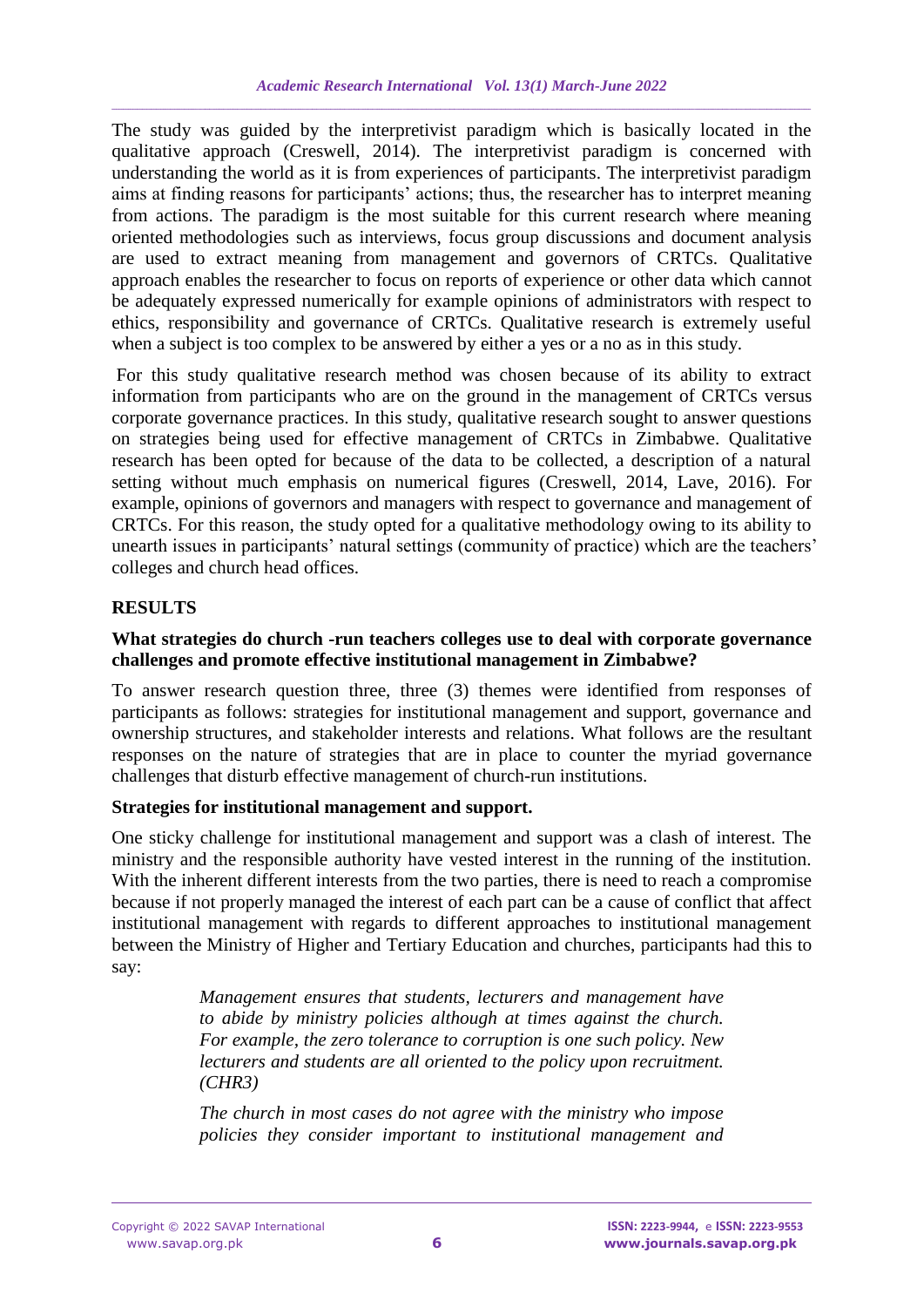*management have to abide by that but it did not go well with the church who think management now sides with the government. (CP1)*

The researcher noted, from the responses, the importance of institutional support systems in church-run teachers' colleges. According to authorities, institutions that have good management support usually are effective in their governance issues. On that issue, the response was that:

> *"Dual policies i.e., from the government and from the church are giving challenges to management of church-run teachers colleges, thus conflict of interest"* (CHR3*)*

CSRC3 blamed the RA for interfering with management roles by saying:

*The church confuses us as they want to talk about academic issues which they are not sure of, instead of allowing the principal to do that. Academic issues should be dealt with by academic personnel.*

On the other hand, CS1 and CS2 cited government interference during staff recruitment, fees structures and disciplinary processes. CS1 said:

> *On fees we hold consultative meetings with other stakeholders before we announce it to the clients. We have accepted that the government regulates the fees issues.*

Conflict of interest among stakeholders usually impact negatively on the management who are implementers of the policies. If policies differ the manager becomes confused of who to follow hence the conflict extends to management. To manage the conflict, managers follow the ministry polices ahead of church policies as CSRS1 noted when they said "*We are told college policies are in line with the country's constitution as well as the labour laws".*  Notwithstanding the new rules and regulations in some church-run institutions are drafted in liaison with the constitution of the country and labour laws as stated below:

> *Yes, when we came, we were oriented to the rules to be followed at this institution. So, if we are here, we do as the Romans do. We attend Sunday services as said and attend our lectures as said in the orientation* (CSRC1)*.*

On morality and accountability CP2, CP3, CHR2, CHR3, CSRC1 and CSRC2, CSRC3 noted that moral principles are being taught in colleges hence the refusal on use of contraceptives. The church has values to maintain. On implementation of management decisions CP2, CHR1 and CS1 noted that the board makes all decisions and passes them on to management for implementation without consulting other stake holders. *CP2* said*: " We are just told what to do. We are not listened to by RA. We expect to be consulted before implementation of decisions from both the church and management".*

On the other hand, CP3, CHR2 and CHR3 indicated that management formulates policies which they implement with consultation with the church. CHR2 agreed with CHR3 that responsible authorities are not clear of their roles in institutions. CHR2 had this to say:

> *RA is not quite clear, but the way I see it is that they come to an understanding through discussion and come up with a way forward*.

From the responses in preceding paragraphs, one can notice that orientation plays a critical role in ensuring that church-run institutions are in line with corporate governance principles. This was seen as a critical support system in church-run teachers' colleges, which enabled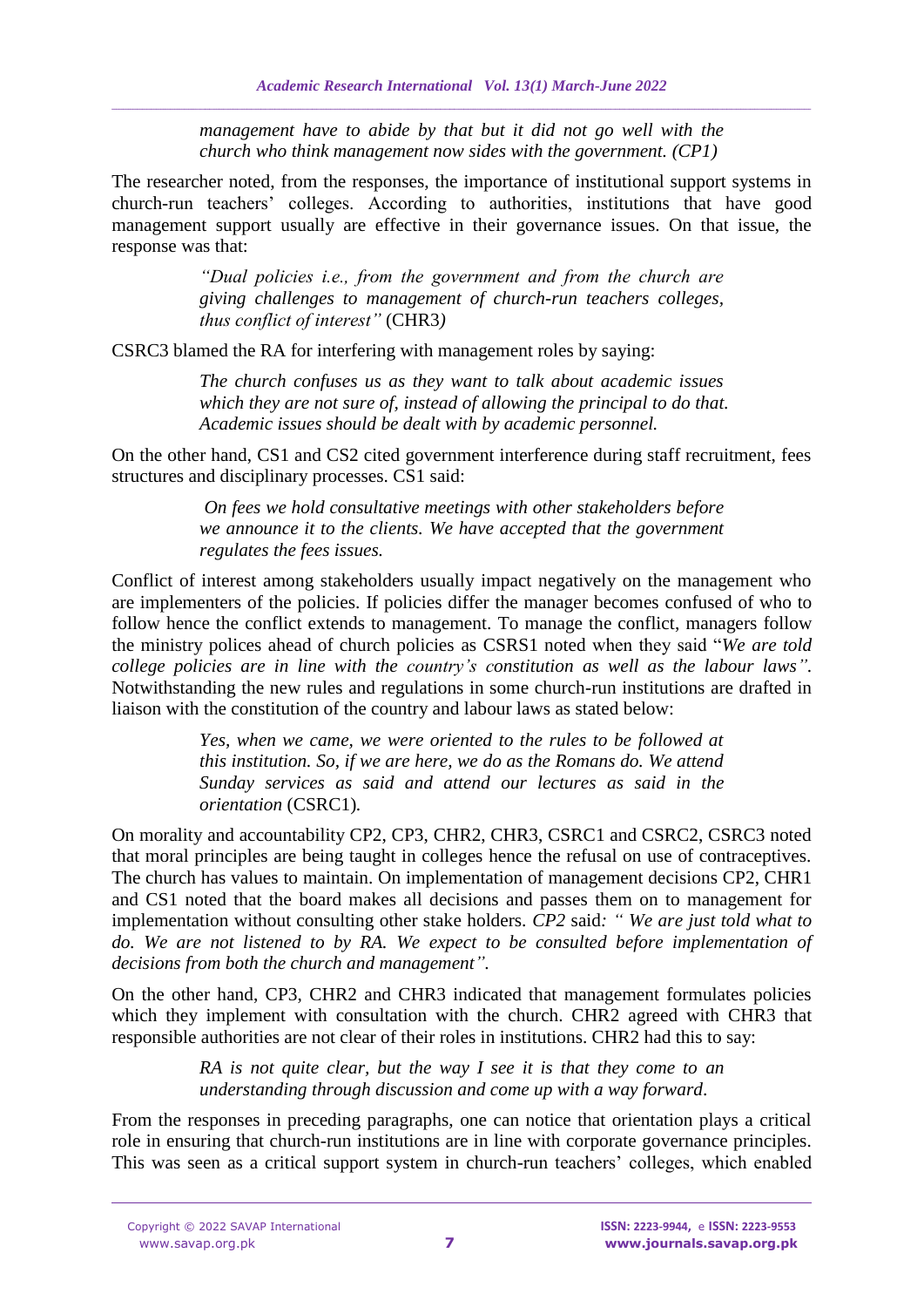institutions to monitor progress of daily activities, and at the same time taking stoke of what happens. Another response read:

> *We also have workshops where we invite personnel to come and address both students and staff on issues of corporate governance, including conflict resolution strategies* (CHR3).

CP2 and CP3 blamed RA for a lack of effectiveness in the running of colleges due to delays in decision making. The RA is also said to be using logic in decision making in place of facts.

## **Governance and ownership structures**

Participants CP2, CP3 and CSRC1 argued that although there are Education boards, their decisions do not matter much as emphasis in these colleges is on ownership. The implication is that what owners want is what always prevail. Although, the church is represented in the board whose composition is guided by the government, resolutions of a board meeting cannot be implemented before the church executives approve or disapprove. This means that the board recommends whilst the RA approves. In the light of this, there is likelihood of a simmering conflict. CSRC1 raised the concern by saying:

> *There is an education board but then it's not everyone who is well versed with its role and functionality. We are also not well versed with who they are in terms of composition. Sometimes this causes power struggle which affects management of church-run institutions.*

However, CP2 noted that there is the existence of a governance and ownership structure mandated with the responsibility of running college business. Meanwhile CP3 said,

> *We have the Education Board which is the overseer of the education system in the church. And also, we have an advisory council where the RA also has a stake.*

The responses show that there are two boards running parallel in the governance of churchrun teachers colleges in Zimbabwe. These are The Board of Education and The Advisory Council. These boards are meant to ensure these colleges are smoothly run. The church structure is where the principal reports to the education board through the Education Secretary. That is the normal structure from the RA side.

#### **Stakeholder interests and relations**

Four sub-themes were identified in this theme as follows: different religious beliefs, student support, student to management interaction and involving guardians when faced with problems. On different religious beliefs CHR3 and CSRC3 noted that RAs do not discriminate on religious grounds whilst CSRC1, CSRC2 and CS1 claimed that there was intolerance of different religious beliefs at teachers colleges. CS1 said:

*We make sure institutional leaders are members of our church*

From participants' responses, there was evidence of institutional efforts to support students. However, CSRC2 and CSRC3 felt there were times when some student issues were ignored by the RAs. CSRC2 had this to say regarding student support system:

*The Dean of Students stands for us when there are serious issues reported to him. The issues are solved well regardless of who has brought them. However, some issues are heard whilst others are ignored*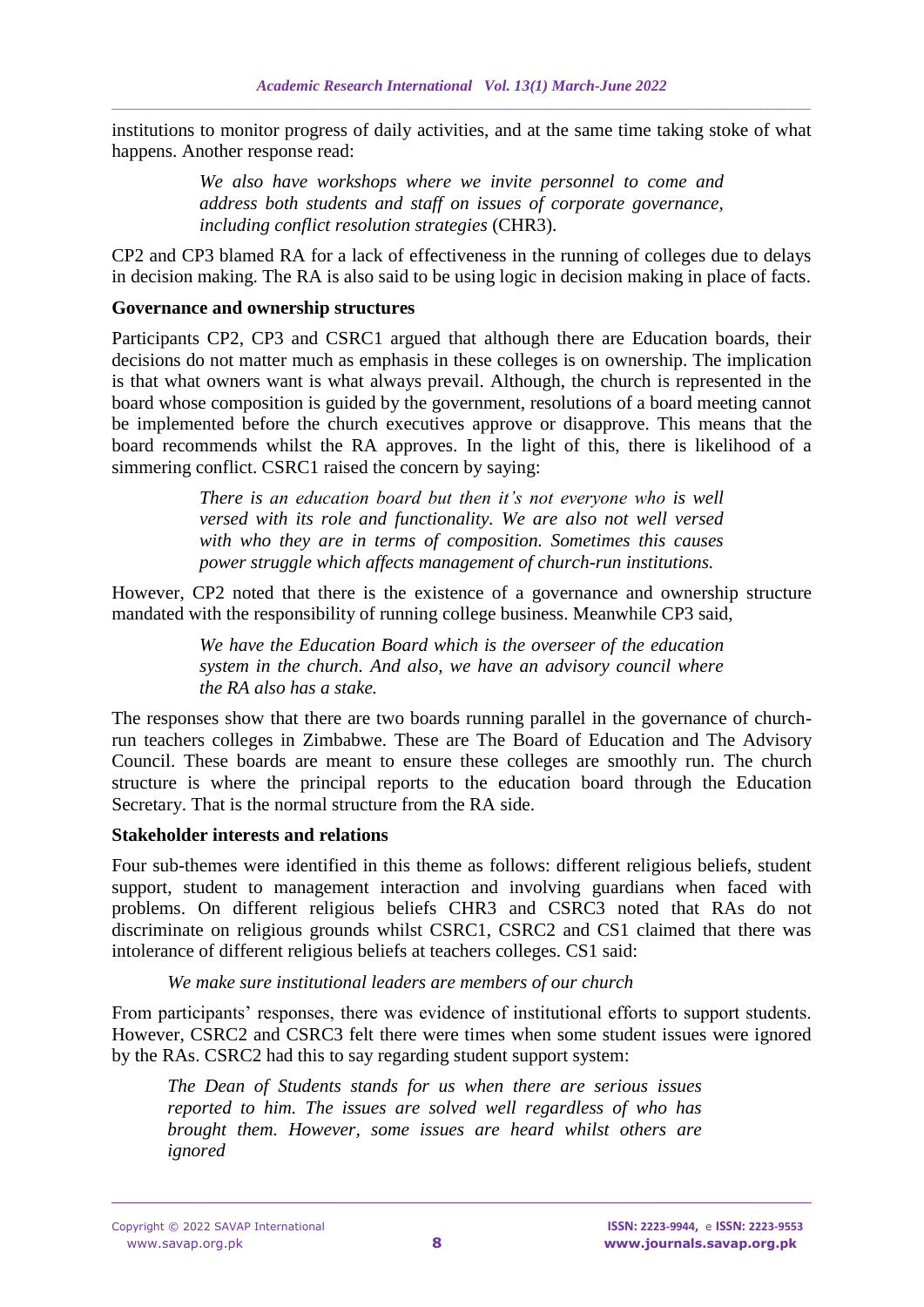CS2 and CSRC3 suggested improved interaction between students and management. CSRC3 noted that students are not always initiators of the interaction process. Interaction involves mediating the interests of the student body to the institution's management by relating to management, engaging with the structures and engaging in management's policy networks. In support of the above, CSRC3 maintained that:

*Students are given the opportunity to meet and pray. Yes, the Principal listens to us. For example, when we asked for a Tracksuit Day and the Principal approved that.*

From the responses, it follows that students in church-run teachers colleges get support in different forms so that they would comfortably do their day-to-day activities with limited hindrances.

The findings, shows that college managers in this respect, principals, try by all means to be accountable to both ministry and responsible authority in all aspects be it academic, financial or social endeavours as a strategy for effective management of institutions. This dual responsibility on accountability goes a long way to bring quality outputs and will ultimately positively affect the quality of work and a wellbeing of the institution at large. If there is conflict of interest during the process it will be resolved following the MOU provisions. If college principals adhered to the set down procedures and protocols, the institutions will function well and the opposite is true as noted by Wilner, Christopoulos and Alves, (2017) who argue that if a college principal opt not to be accountable, such a scenario heightens chances of conflicts if the church feels they are not recognised by the principal. The study unearthed a number of challenges and the strategies employed by church run institutions to address the challenges.

# **DISCUSSION OF FINDINGS**

It emerged from the study that church-run institutions experience funding challenges. The church-run teachers colleges are in precarious financial situations, fighting for survival, as their only source of funding is from students' fees. Currently the financial challenges are further exacerbated by the Covid-19 pandemic. Thus, the study further avails that, institutions are in dire financial challenges due to a multiplicity of challenges as indicated in the data presentation and analysis chapter. The issue of having adequate finances to run colleges is very important for the effective management of church-run teachers' colleges.

Furthermore, the study outlines that in church-run teachers colleges, government funding is only in the form of lecturers' salaries. However, it is further noted that in an inflationary environment such as the Zimbabwean 21 century economic realities, lecturers' salaries are not enough to sustain them. Thus, college managers have to incentivise lecturers if continuous smooth operation of colleges is to be realised. Harris (2000) concurs in relaying similar observations of the United States of America private Catholic institutions where the teachers received little government funding, and the institutions were forced to fund to sustain the payment of salaries primarily through parish subsidies and fundraising activities.

Findings further reflects management challenges caused by poor corporate governance practices. However, the study shows that church-run teachers college management have strategies they employ to avert these challenges for effective management of these institutions. As college managers grapple with the issues of accountability, they find themselves in a tight situation of trying to satisfy the accountability requirements from the responsible authority and ministry respectively. This is echoed by (Fariss, 2014, Hoye et al., 2006, Al Mamun et al., 2015) who asserts that accountability is an increasingly important element in the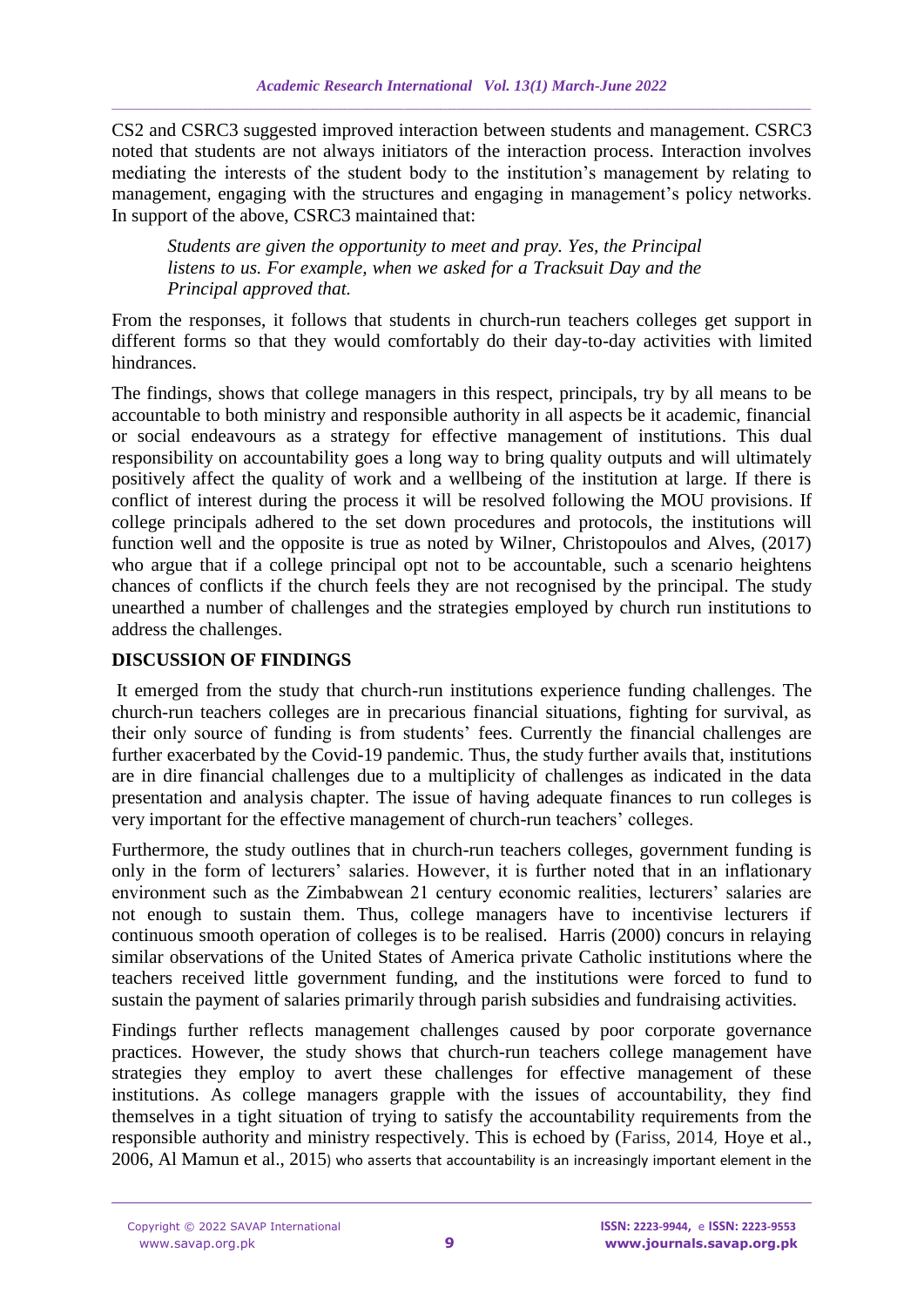management of tertiary education systems. Although the agency theory argues that owners of an organisation have different interests to those of the management, RAs should always seek ways to promote stakeholders' interests in decisions concerning the operation of their organization.

Results of this study show that church-run teachers' colleges have a problem of multiplicity of offices for the principal to report to. Instead of reporting to the education secretary, the principal reports to various boards and committees. If boards are many for example, management board, advisory board, education board, academic board, board of examiners and board of studies, decisions made may not be the same resulting in confusion. This may negatively affect effective management of institutions. So, sometimes the principal is caught in between. This is a cause of concern, as the college principal is at times faced with two superiors who expects allegiance and compliancy.

Effective management of institutions is improved when roles and responsibilities are clearly articulated in a program charter, memorandum of understanding, or partnership agreement (Shin, 2010). It therefore, relates to the extent to which assignment and exercise of responsibilities between governance and management is appropriate to corporate governance. Role confusion in institutions where duplication of responsibilities by management and RA representative may end up resulting in conflicts. Management is caught in-between and that causes conflict in terms of governance, in terms of running the institute. With the inherent interests from the two parties, there is need to reach a compromise because if not properly managed the interest of each part can be a cause of conflict (Mulenga, 2019).

# **CONCLUSIONS**

Institutions that have good corporate governance practices usually are effectively managed. However, the findings of the study revealed lack of good corporate governance practices in church-run teachers' colleges. The study revealed strategies used in church-run teachers colleges that includes but not confined to: use of boards and committees, involvement of all stakeholders in decision making, policy formulation and implementation according to the dictates of the MoU. From the discussion it was clear that there is conflict between responsible authority and the responsible ministry due to dual policies.

# **RECOMMENDATIONS**

The study makes the following recommendations:

- 1. The MOU between the parent ministry and the responsible authority must be constantly updated so that it addresses the issues obtaining on the ground
- 2. The code of conduct instrument in church run institutions must be crafted in line with the supreme law of the country (constitution) and be registered with the courts.
- 3. Managers in church run institutions ought to regularise their operations taking cognisance of the ministry position and church aspirations
- 4. In terms of recruitment be it student or staff recruitment, all critical stakeholders ought to be represented for the avoidance of doubt.
- 5. College managers in church run institutions should consult the ministry and the responsible authority on matters of protocol and procedure.
- 6. Both parties in the MOU must know their terms of reference and allow college managers to run the institutions to realise their mandate.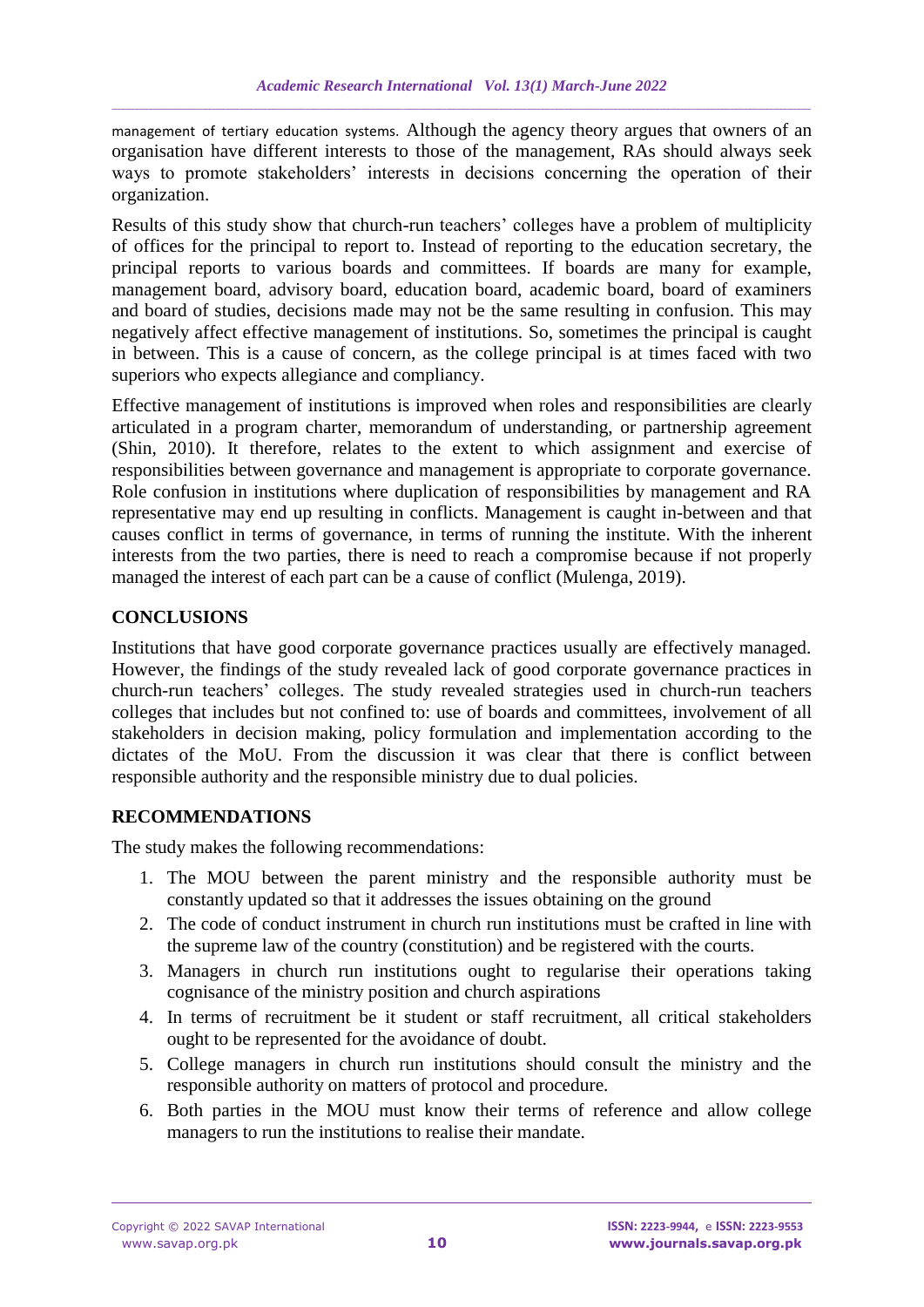## **ACKNOWLEDGEMENTS**

I would like to acknowledge the following for their unwavering professional and moral support throughout the study, Prof. N. Rudhumbu, Dr. H. Chinhara and Dr. J. Kurebwa.

## **REFERENCES**

- [1]. Arefin, M. S., & Islam, N. (2019). A study on the motivation to transfer training in the banking industry of Bangladesh. *South Asian Journal of Human Resources Management*, *6*(1), 45-72.
- [2]. Caretti, D.L., 2013. Ownership, control, sponsorship, and trusteeship: Governance relationships within private Catholic religious-sponsored secondary schools in the United States.
- [3]. Den Boer, M.G.W., 2013. Human rights and Police cooperation in the European Union: Recent developments in accountability and oversight. *Cahiers Politiestudies*, *2013*(27), pp.29-45.
- [4]. Donaldson, L. and Davis, J.H., 1991. Stewardship theory or agency theory: CEO governance and shareholder returns. *Australian Journal of management*, *16*(1), pp.49-64.
- [5]. Donaldson, L. and Davis, J.H., 1991. Stewardship theory or agency theory: CEO governance and shareholder returns. *Australian Journal of management*, *16*(1), pp.49-64.
- [6]. Eisenhardt, K. M. (1989). Making fast strategic decisions in high-velocity environments. *Academy of Management journal*, *32*(3), 543-576.
- [7]. Fioke, C.J. and King, R.A., 1982. Shifting Governance and Control in Church-Related Institutions of Higher Education.
- [8]. Garwe, E.C., 2014. Quality assurance, challenges and opportunities faced by private Universities in Zimbabwe. *Journal of Case Studies in Education.*
- [9]. Jovanović, J. and Grujić, B., 2016. Historical development of corporate governance as the basis for current corporate trends. *Ekonomika: časopis za ekonomsku teoriju i praksu*, *62*(1), pp.187-198.
- [10]. Kiel, G.C. and Nicholson, G.J., 2003. Board composition and corporate performance: How the Australian experience informs contrasting theories of corporate governance. *Corporate governance: an international review*, *11*(3), pp.189-205.
- [11]. Kurisa, A., 2015. An investigation into the dialectical relationship between Catholicrun schools and the government of Zimbabwe.
- [12]. LeBlanc, R., 2015. HR's role in corporate governance: a conversation with Richard LeBlanc. *People & Strategy*, *38*(2), pp.49-54.
- [13]. Maphosa, C., & Shumba, A. (2008). Curriculum decision-making decentralization policy in Zimbabwe: how involved are the students in deciding curriculum content? *Africa Education Review*, *5*(1), 48-67.